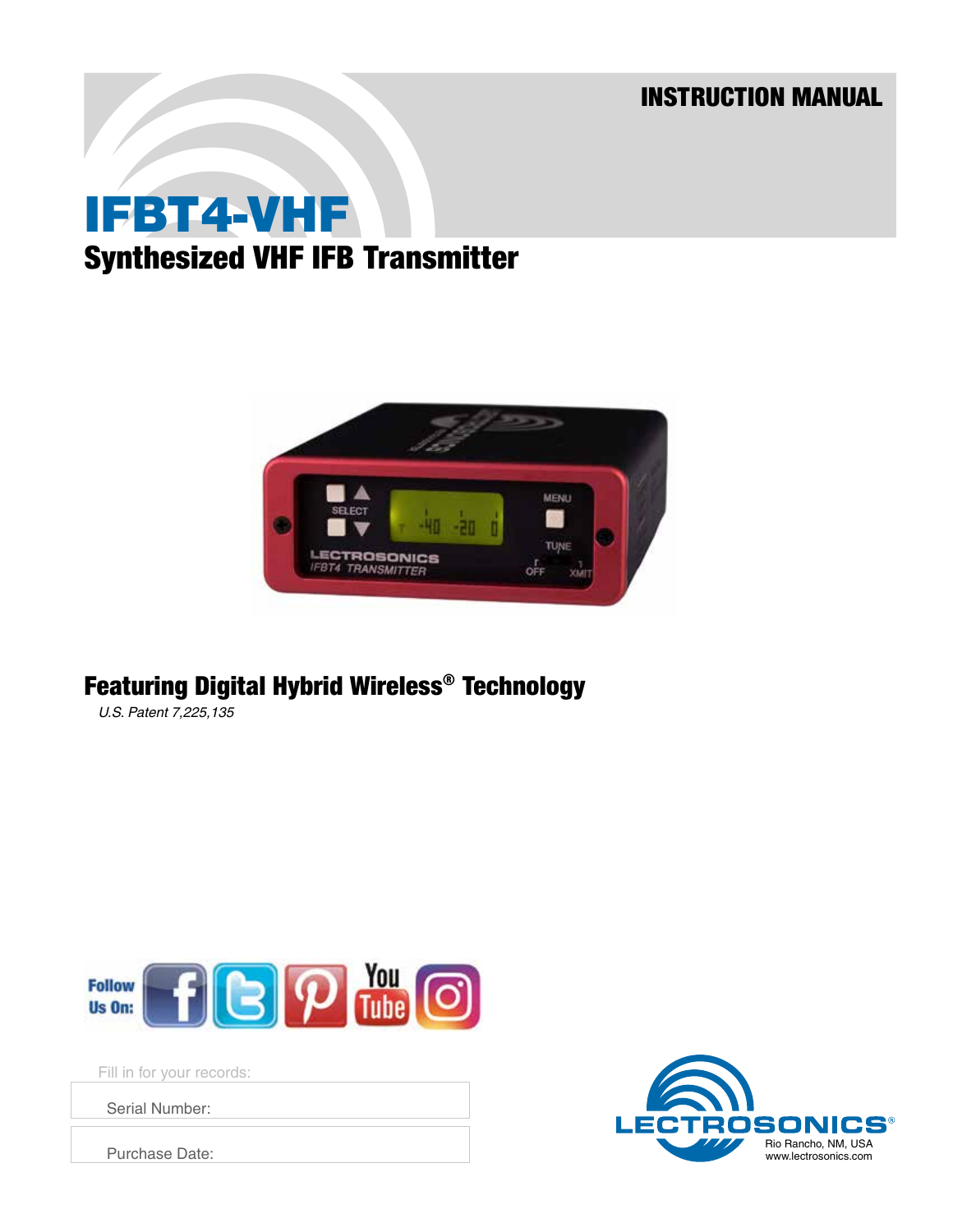This device operates on a no-protection, no-interference basis. Should the user seek to obtain protection from other radio services operating in the same TV bands, a radio licence is required. For further details, consult Innovation, Science and Economic Development Canada's document Client Procedures Circular CPC-2-1-28, **Voluntary Licensing of Licence-Exempt Low-Power Radio Apparatus in the TV Bands.**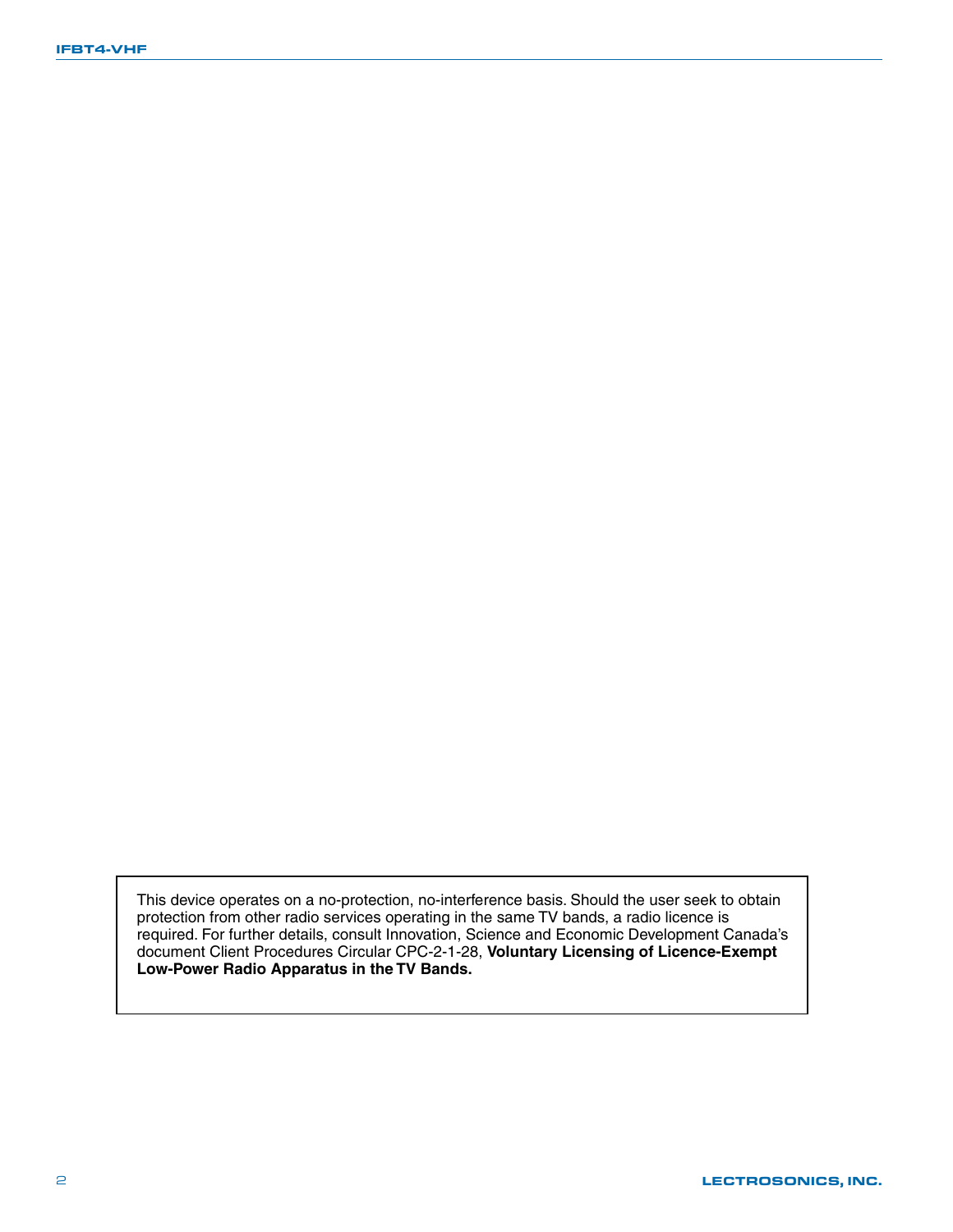## **Table of Contents**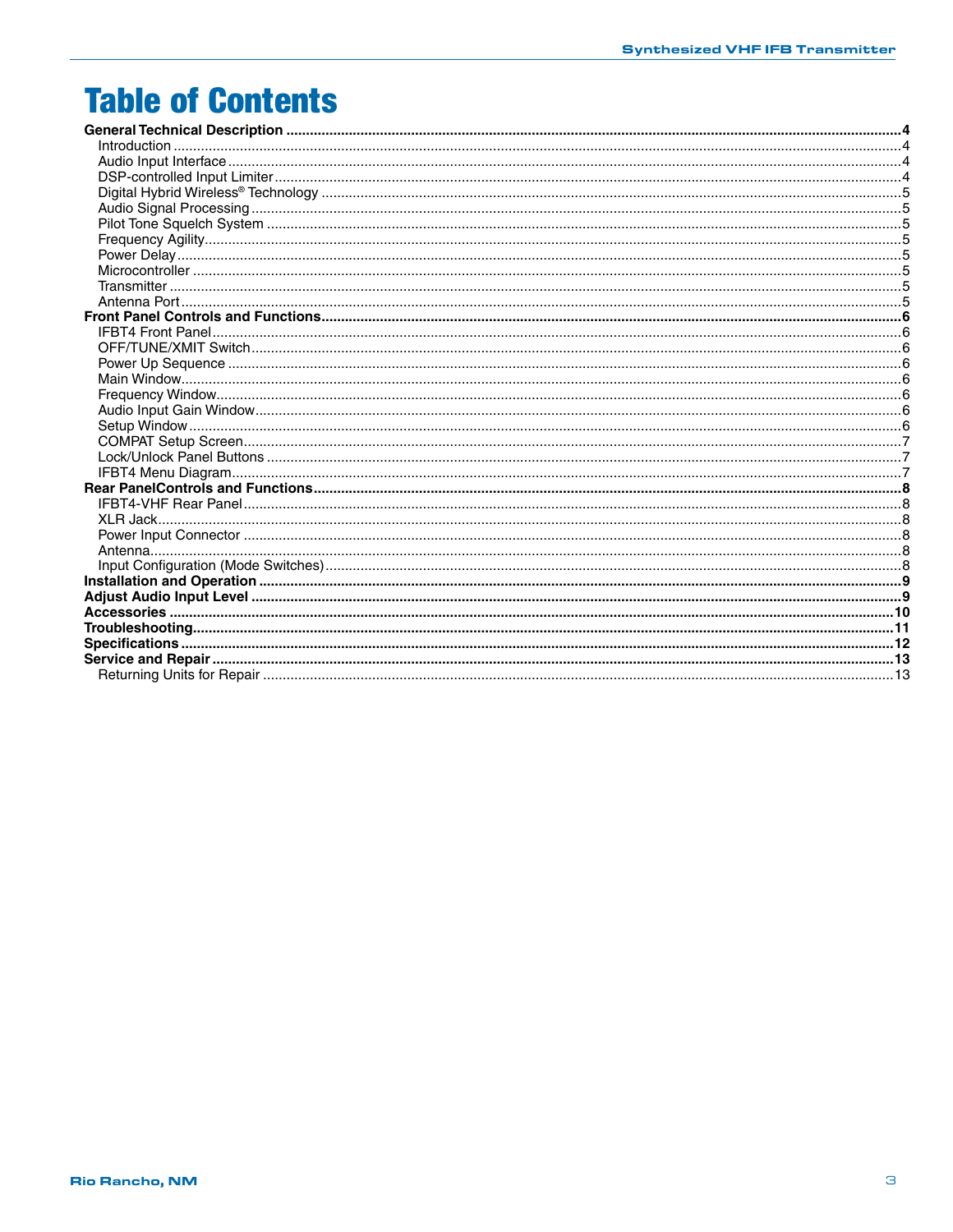## General Technical Description

### Introduction

This version of the IFB "base station" transmitter operates in the television broadcast band from 174 to 216 MHz (US TV channels 7 through 13). It will tune across the entire band, so clear frequencies can be found almost anywhere.

The VHF spectrum has not been impacted by the spectrum auctions and re-packing as much as the UHF spectrum, so the idea behind this product design is to operate an IFB system in the VHF band and free up space for wireless microphones in the UHF band.

The IFBT4 features a graphics type backlit LCD display with a menu system similar to those provided on other Lectrosonics receivers. The interface can be **Locked** to prevent a user from changing any settings but still allow browsing of the current settings.

The unit can be powered from any external DC source of 6 to 18 Volts at 200 mA or from the provided 12 Volt power supply with a locking power connector. The power inlet has an internal self-resetting fuse and reverse polarity protection.

The housing is contructed of machined aluminum extrusion with a durable electrostatic powder coating. The front and rear panels are machined aluminum with an anodized finish and laser etched engraving. The included antenna is a right angle, ¼ wavelength whip with a BNC connector.

### Audio Input Interface

The standard 3 pin XLR connector on the rear panel handles all audio inputs. The four DIP switches allow setting the input sensitivity for low levels, such as microphone inputs, or for high level line inputs, balanced or unbalanced. The switches also offer special settings to provide the proper input configurations to match to Clear Com, RTS1, and RTS2 intercom systems. Pin 1 of the XLR input connector is normally connected to ground but an internal jumper can be moved if a floating input is desired. Phantom supplied microphones may be connected without the need for DC isolation at the input of the transmitter.

A user-selectable low frequency roll-off can be set for 35 Hz or 50 Hz as needed to suppress low frequency acoustic noise or to extend the frequency response.

### DSP-controlled Input Limiter

The transmitter employs a digitally-controlled analog audio limiter prior to the analog-to-digital converter. The limiter has a range greater than 30 dB for excellent overload protection. A dual release envelope makes the limiter acoustically transparent while maintaining low distortion. It can be thought of as two limiters in series, connected as a fast attack and release limiter followed by a slow attack and release limiter. The limiter recovers quickly from brief transients, so that its action is hidden from the listener, but recovers slowly from sustained high levels to keep audio distortion low and preserve short term dynamic changes in the audio.

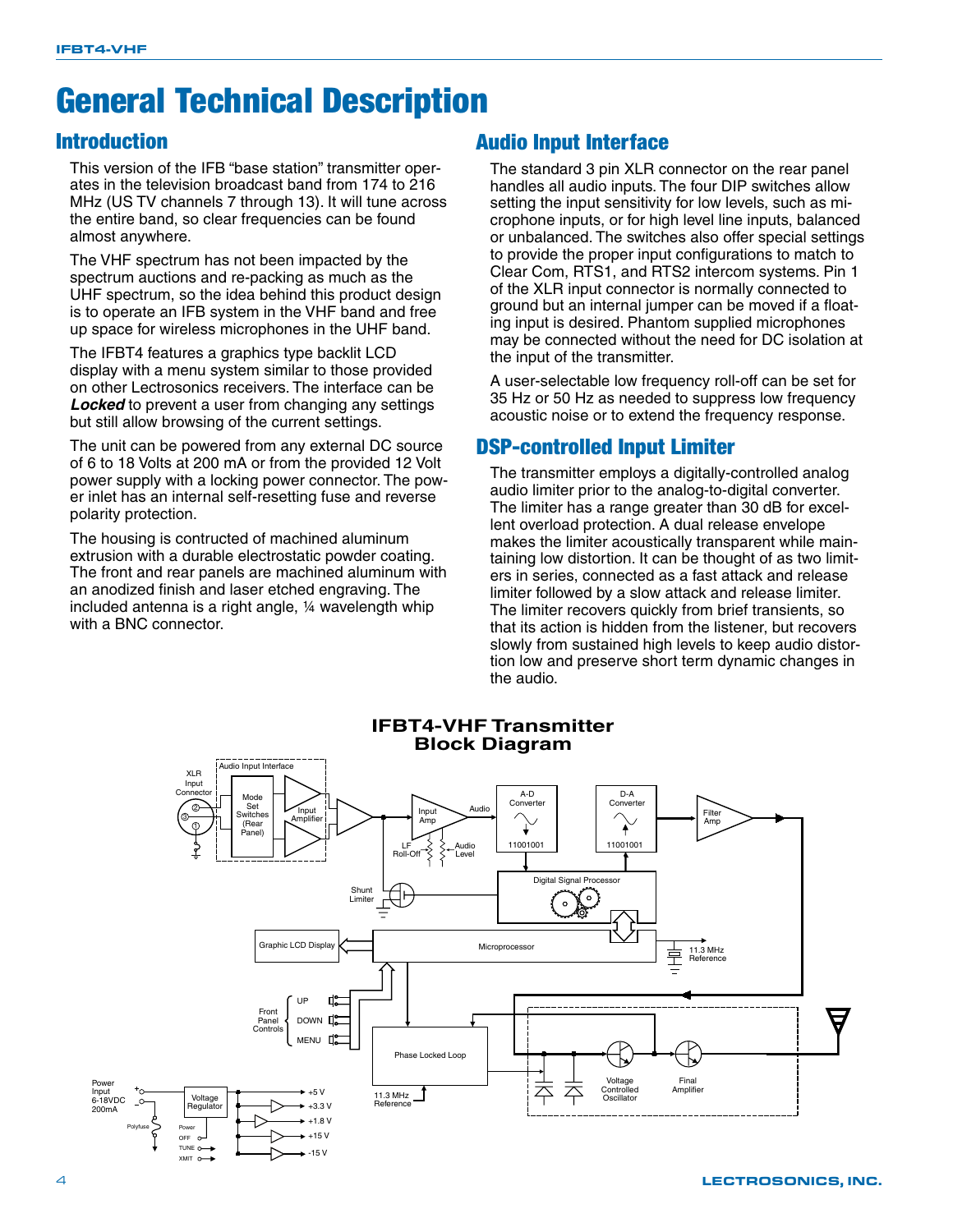## Digital Hybrid Wireless® Technology

Conventional analog systems use compandors for enhanced dynamic range, at the cost of subtle artifacts (known as "pumping" and "breathing"). Wholly digital systems defeat the noise by sending the audio information in digital form, at the cost of some combination of power, bandwidth and resistance to interference.

Lectrosonics Digital Hybrid Wireless® systems overcome channel noise in a dramatically new way, digitally encoding the audio in the transmitter and decoding it in the receiver, yet still sending the encoded information via an analog FM wireless link. This proprietary algorithm is not a digital implementation of an analog compandor but a technique that can be accomplished only in the digital domain, even though the inputs and outputs are analog.

Channel noise still impacts received signal quality and will eventually overwhelm a receiver. Digital Hybrid Wireless® simply encodes the signal to use a noisy channel as efficiently and robustly as possible, yielding audio performance that rivals that of wholly digital systems, without the power and bandwidth problems inherent in digital transmission.

Because it uses an analog FM link, Digital Hybrid Wireless® enjoys all the benefits of conventional FM wireless systems, such as excellent range, efficient use of RF spectrum, and resistance to interference. However, unlike conventional FM systems, it does away with the analog compandor and its artifacts.

### Audio Signal Processing

Lectrosonics IFB systems use a single band compandor and pre-emphasis/de-emphasis to reduce noise. This signal processing is generated and applied by the DSP for accuracy and clean handling of signal dynamics.

The DSP also provides the ability to employ compatibility modes for use with other wireless equipment in the VHF spectrum that may come along in the future.

#### Pilot Tone Squelch System

Lectrosonics IFB systems use a supersonic "pilot tone" to control the squelch activity in the receiver. A valid RF signal will include the pilot to signal the audio output to open. Even strong interference on the same frequency cannot open the audio output if the pilot tone is not present.

During normal operation, an IFB receiver will listen for the distinctive pilot tone, remaining silent (squelched) until the pilot tone is detected. The pilot tone is located well above audio frequencies and is never passed through to the receiver's audio output.

### Frequency Agility

The IFBT4 transmitter uses a synthesized, frequency selectable main oscillator. The frequency is extremely stable over a wide temperature range and over time. The transmitter's standard tuning range covers 239 frequencies from 174 to 216 MHz in 175 kHz steps. to alleviate interference problems in mobile applications.

#### Power Delay

When powering the transmitter on and off, and when switching between the XMIT and TUNE modes, intelligent circuitry adds brief delays in order to allow time for circuits to stabilize, both locally and in the matching receiver. These delays prevent clicks, thumps and other noise in the audio.

#### Microcontroller

The microcontroller oversees most system operations, including RF frequency and output, DSP audio functions, buttons and display, and more. User settings are stored in non-volatile memory, so they are retained even when the power is turned off.

#### **Transmitter**

The transmitter operates at the maximum allowed RF power level to ensure a clean signal free of dropouts and noise. All transmitter circuits are buffered and filtered for excellent spectral purity. The clean transmitted signal reduces the chances for interference in multiple transmitter installations.

#### Antenna Port

The 50 Ohm BNC output connector will work with standard coaxial cabling and remote antennas.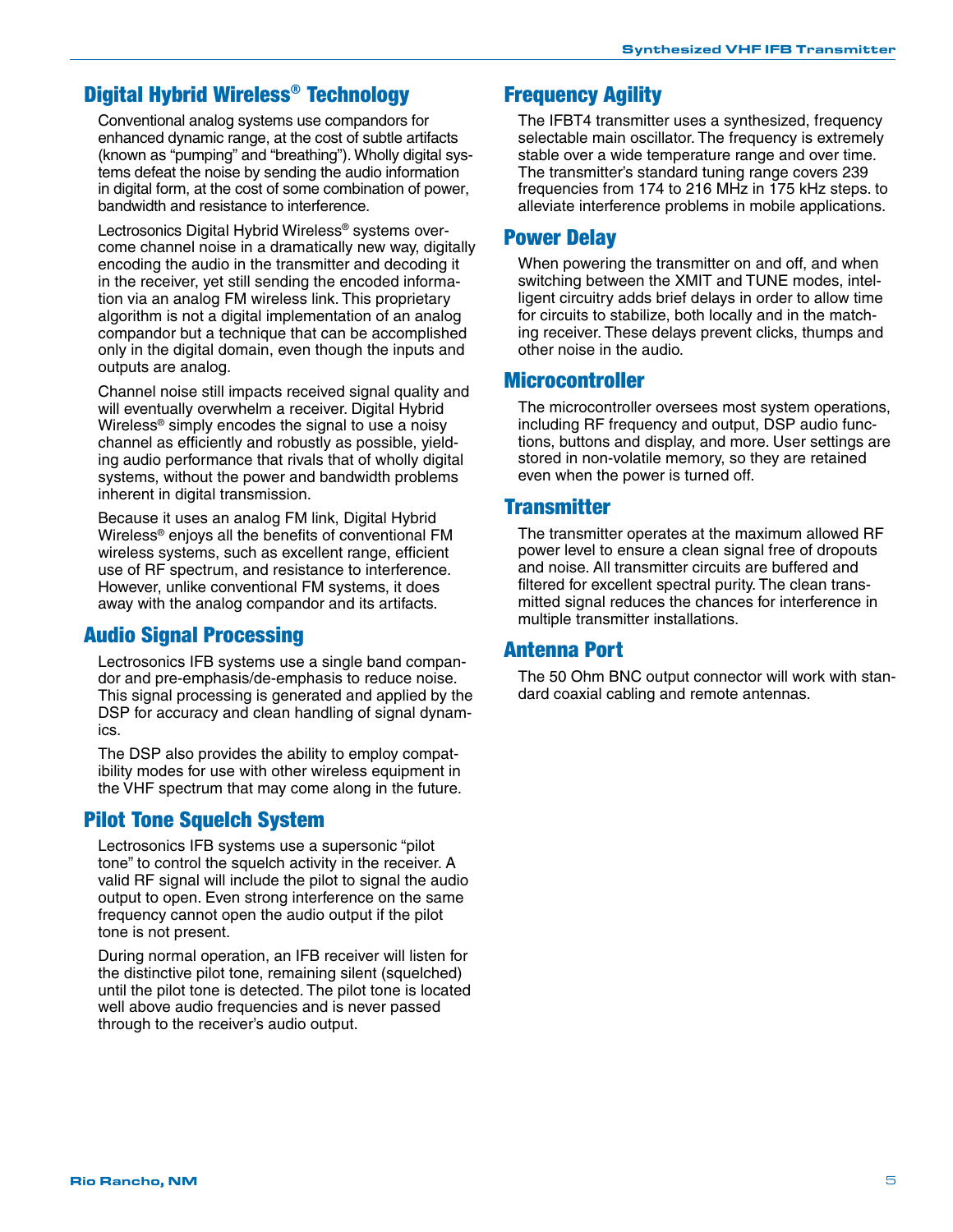## Front Panel Controls and Functions



## OFF/TUNE/XMIT Switch

OFF Turns the unit off.

- TUNE Allows all functions of the transmitter to be set up, without transmitting. The operating frequency may only be selected in this mode.
- XMIT Normal operating position. The operating frequency may not be changed in this mode, though other settings may be changed, so long as the unit isn't "Locked."

### Power Up Sequence

When power is first turned on, the front panel LCD display steps through the following sequence.

- **1.** Displays Model and the firmware verson (e.g. IFBT4VHF and V1.0).
- **2.** Displays the current compatibility mode setting (e.g. COMPAT IFB).
- **3.** Displays the Main Window.

### Main Window



The Main window is dominated by an audio level meter, which displays the current audio modulation level in real time. In TUNE mode, a blinking

capital "T" is displayed in the lower left corner to remind the user that the unit is not yet transmitting. In XMIT mode, the blinking "T" is replaced by an antenna icon.

Audio limiting is indicated when the audio bargraph extends all the way to the right and widens somewhat. Clipping is indicated when the zero in the lower right corner changes to a capital "C".

The Up and Down buttons are disabled in this Window.

### Frequency Window



Pressing the MENU button once from the Main window navigates to the Frequency window. The Frequency window displays the current operating

frequency in MHz, as well as the standard Lectrosonics hex code. Also displayed is the UHF television channel to which the selected frequency belongs.

In XMIT mode, it is not possible to change the operating frequency.

In TUNE mode, the Up and Down buttons may be used to select a new frequency.

The UP and DOWN buttons navigate in 175 kHz increments. Holding the MENU butto+Up and MENU+Down move 2.8 MHz at a time. In any of the various group tuning modes, the currently selected group identifier is displayed to the left of the hex code, and the Up and Down buttons navigate among the frequencies in the group. In factory group tuning modes A thru D, MENU+Up and MENU+Down jump to the highest and lowest frequencies in the group. In user group tuning modes U and V, MENU+Up and MENU+Down permit access to frequencies not currently in the group.

Pressing and holding the Up or Down button invokes an autorepeat function, for faster tuning.

## Audio Input Gain Window



Pressing the MENU button once from the Frequency window navigates to the Audio Input Gain window. This window greatly resembles the Main

window, with the exception that the current audio input gain setting is displayed in the upper left corner. The Up and Down buttons may be used to alter the setting while reading the realtime audio meter to determine what setting works best.

The gain range is -18 dB to  $+24$  dB with 0 dB nominal center. The reference for this control can be changed with the rear panel MODE switches. See the **Installation and Operation** section for more information on the MODE switches.

### Setup Window



Pressing the MENU button once from the Audio Input Gain window navigates to the Setup window. This window provides access to a menu

for various setup screens.

Initially the active menu item is EXIT. Pressing the Up and Down keys permits navigation to the menu items: COMPAT and ROLLOFF.

Pressing the MENU button selects the current menu item. Selecting EXIT navigates back to the Main window. Selecting any other item navigates to the associated setup screen.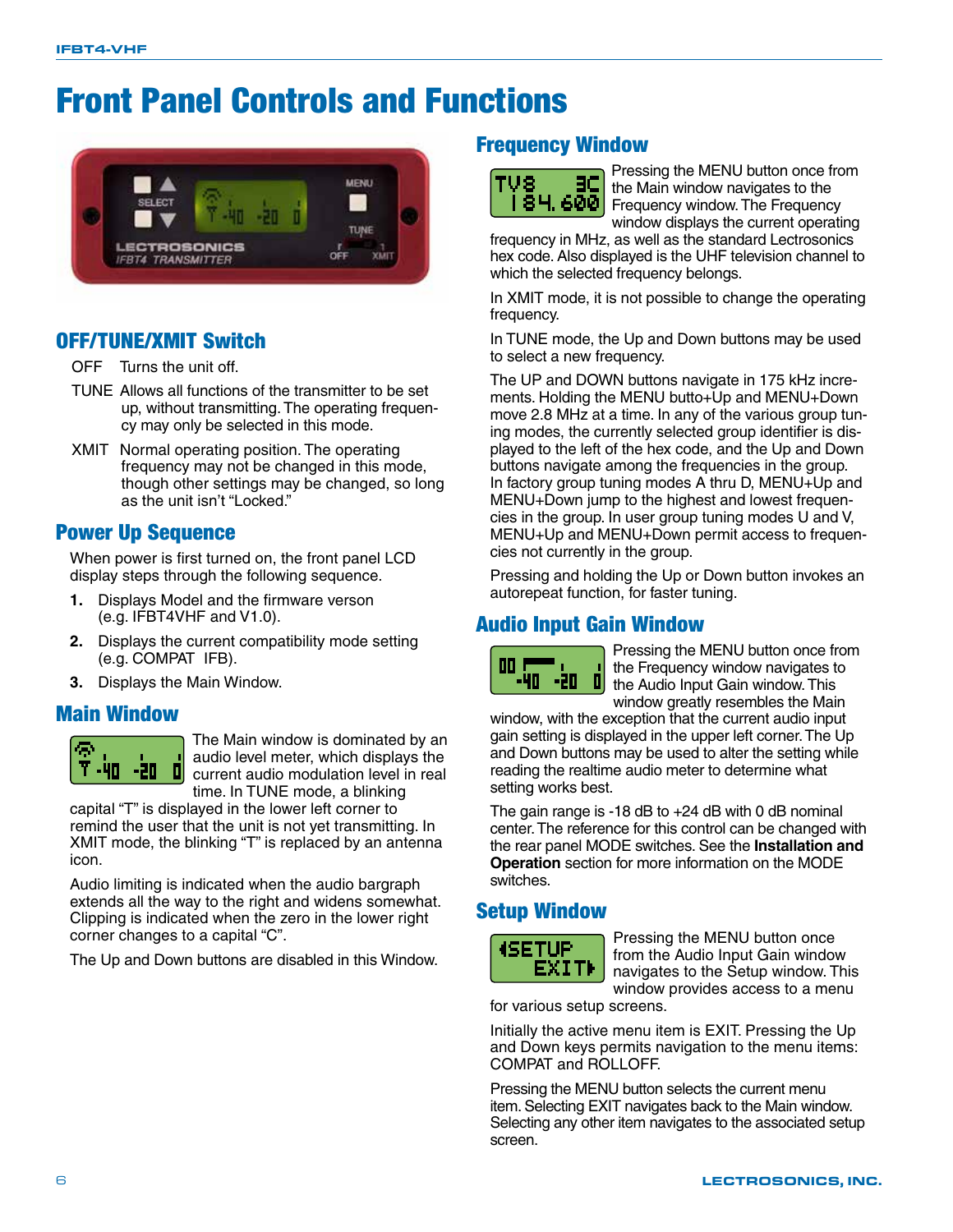#### ROLLOFF Setup Screen



The ROLLOFF setup screen controls the low frequency audio response of the IFBT4 by moving the 3 dB corner of a 4 pole lowpass digital filter. The

50 Hz setting is the default, and should be used whenever wind noise, HVAC rumble, traffic noise or other low frequency sounds may degrade the quality of the audio. The 35 Hz setting may be used in the absence of adverse conditions, for a fuller bass response.

Press MENU to return to the Setup window.

#### COMPAT Setup Screen



The COMPAT setup screen selects the current compatibility mode, for interoperation with various types of receivers. The available modes are:

- **Nu Hybrid** This mode offers the best audio quality and is recommended if your receiver supports it.
- **IFB** Lectrosonics IFB compatibility mode. This is the default setting and is the appropriate setting to use with the Lectrosonics IFBR1A or a compatible IFB receiver.

NOTE: If your Lectrosonics receiver does not have Nu Hybrid mode, use Euro Digital Hybrid Wireless® (EU Dig. Hybrid).

Press MENU to return to the Setup window.

#### Lock/Unlock Panel Buttons

To enable or disable the control panel buttons, navigate to the Main Window and press and hold the MENU button for about 4 seconds. Continue holding the button as a progress bar extends across the LCD. When the bar reaches the right side of the screen, the unit will toggle to the opposite locked or unlocked mode.



### IFBT4 Menu Diagram

**Main Window** 

Rio Rancho, NM 7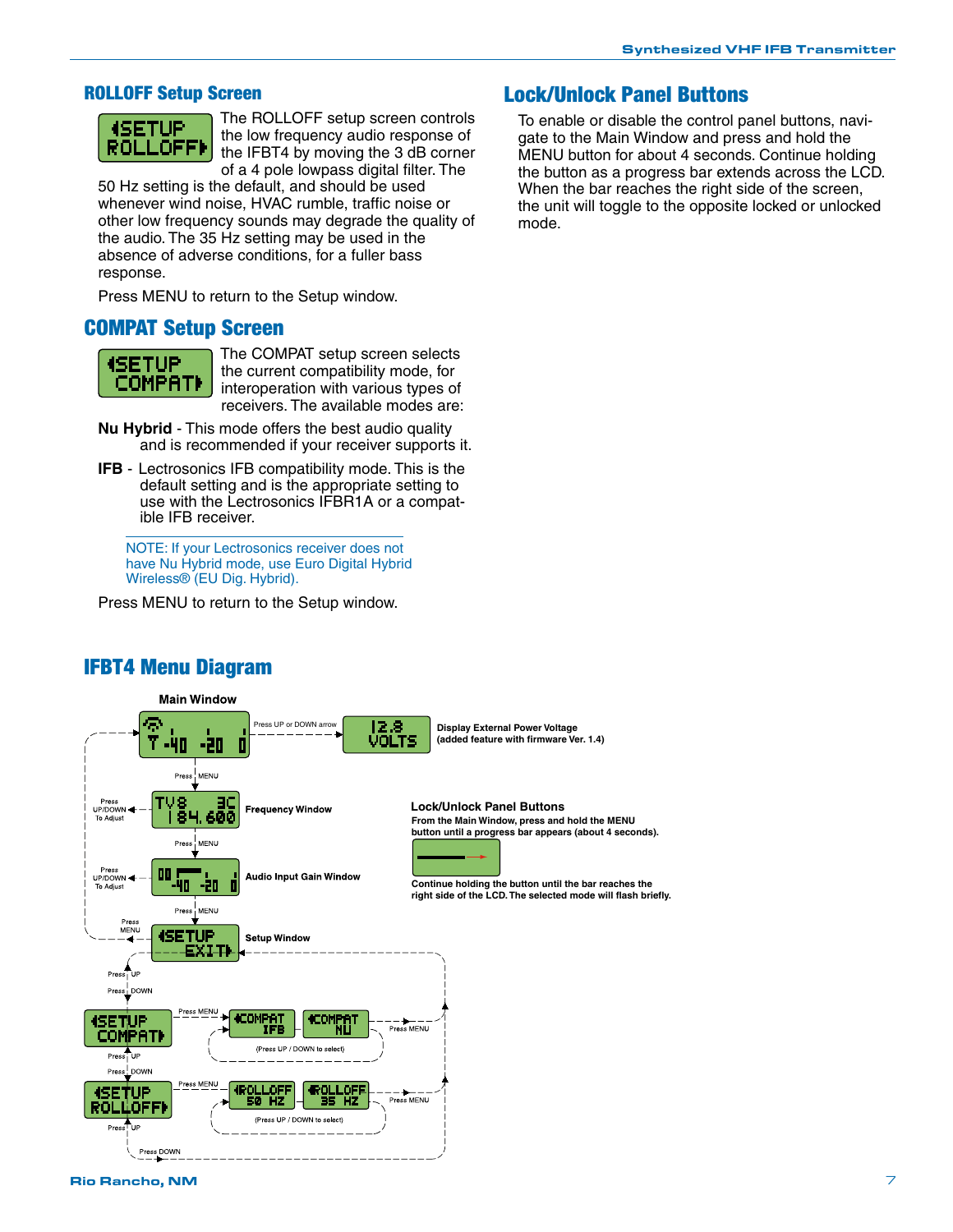## Rear Panel Controls and Functions

## IFBT4-VHF Rear Panel



## XLR Jack

A standard XLR female jack accepts a variety of input sources depending on the setting of the rear panel MODE switches. XLR pin functions can be changed to suit the source depending on the positions of the individual switches. For detailed information on the setting of these switches see the **Installation and Operation** section.

### Power Input Connector

The IFBT4 is designed to be used with the CH20 external (or equivalent) power source. The nominal voltage to operate the unit is 12 VDC, although it will operate at voltages as low as 6 VDC and as high as 18 VDC. External power sources must be able to supply 200 mA continuously.

The connector dimensions are shown below. Lectrosonics P/N 21425 has a straight back shell. P/N 21586 has a locking collar.



### Antenna

The ANTENNA connector is a standard 50 ohm BNC type for use with standard coaxial cabling and remote antennas.

## Input Configuration (Mode Switches)

The MODE switches allow the IFBT4 to accommodate a variety of input source levels by changing the input sensitivity and the pin functions of the input XLR jack. Marked on the rear panel are the most common settings. Each setting is detailed below. Switches 1 and 2 adjust the XLR pin functions while switches 3 and 4 adjust the input sensitivity.

|                  | <b>Switch</b><br>Positions |                                             |                 | Input              |
|------------------|----------------------------|---------------------------------------------|-----------------|--------------------|
| Name             | 2 3 4<br>1.                | <b>XLR Pins</b>                             | <b>Balanced</b> | <b>Sensitivity</b> |
| CС               | <b>/ ▼ ▼ ▲</b>             | $3 =$ Audio<br>$1 =$ Common                 | No              | -10 dBu            |
| <b>MIC</b>       | <b>AAAV</b>                | $2 = Hi$<br>$3 = Lo$<br>1 = Common          | Yes             | -42 dBu            |
| LINE             | <b>AAVV</b>                | $2 = Hi$<br>$3 = Lo$<br>$1 = \text{Common}$ | Yes             | 0 dBu              |
| RTS <sub>1</sub> | ▲▼▼▼                       | $2 = Hi$<br>$1 =$ Common                    | No              | 0 dBu              |
| RTS <sub>2</sub> |                            | 3 = Hi<br>1 = Common                        | No              | 0 dBu              |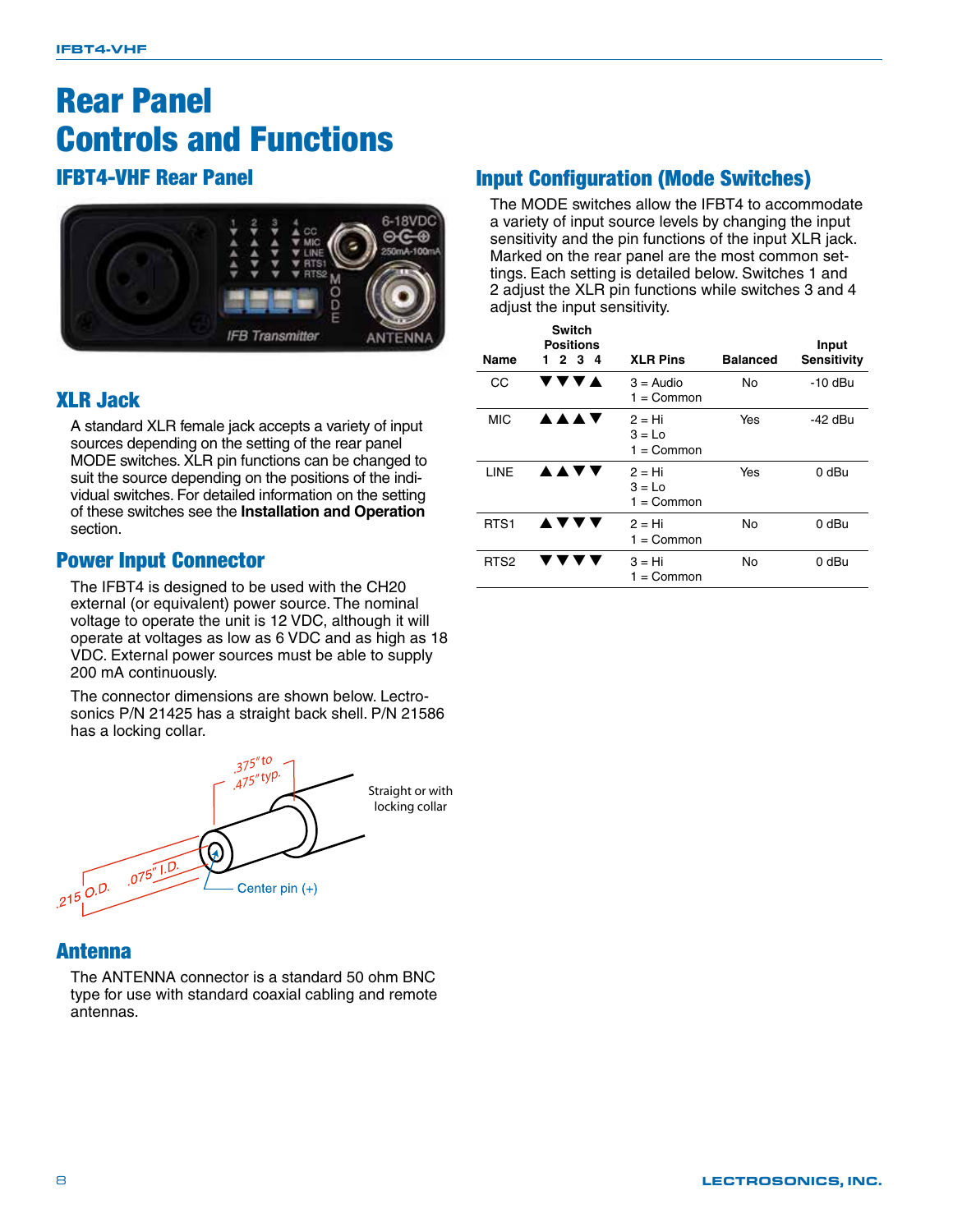## Installation and Operation

1) The IFBT4 transmitter is shipped with pin 1 of the XLR input connector tied directly to ground. If a floating input is desired, a Ground Lift Jumper is provided. This jumper is located inside the unit on the PC board near the rear panel XLR jack. For floating input, open the unit and move the Ground Lift Jumper to the outermost contacts.



**Jumper placed toward PCB as shown connects pin 1 to ground. Move jumper to outside contacts to lift ground.**

- 2) Set the MODE switches on the rear panel to match the specific input source to be used. See Input Configuration (Mode Switches).
- 3) Insert the power supply plug into the 6-18 VDC jack on the rear panel.
- 4) Insert the microphone or other audio source XLR plug into the input jack. Ensure that the pins are aligned and that the connector locks into place.
- 5) Attach the antenna (or antenna cable) to the BNC connector on the rear panel.
- 6) Set the OFF/TUNE/XMIT switch to TUNE.
- 7) Press the MENU button to display the Frequency Window and adjust the transmitter to the desired frequency with the front panel Up and Down buttons.
- 8) Position the microphone. The microphone should be placed where it will be located during actual use.
- 9) Use the MENU button to navigate to the Audio Input Gain Window. While speaking at the same voice level that will be present during actual use, observe the audio meter display. Use the Up and Down buttons to adjust the audio input gain so that the meter reads close to 0 dB, but only rarely exceeds 0 dB (limiting).

10) Once the transmitter audio gain has been set, the receiver and other components of the system can be turned on and their audio levels adjusted. Set the power switch on the IFBT4 transmitter to XMIT and adjust the associated receiver and sound system level as required.

Note: There will be a delay between the moment the transmitter is energized and the actual appearance of audio at the receiver output. This intentional delay eliminates turn-on thumps, and is controlled by the pilot tone squelch system.

## Adjust Audio Input Level

The AUDIO LEVEL control adjusts the gain applied to the incoming audio signal. This gain adjustment is used to match the input level to the incoming signal from the sound source to provide full modulation and the maximum signal to noise ratio, not to set the volume of the associated receiver.

**If the audio level is too high**, compression or distortion may occur. The audio level meter will reach the 0 dB level (full scale) frequently or remain indicating full scale. Input limiting begins when a vertical line appears at the right end of the level indicator.



**If the audio level is too low**, the audio level meter will continuously indicate a low level. This condition may cause hiss and noise in the audio, or pumping and breathing in the background noise.



The input limiter will handle peaks up to 30 dB above full modulation, regardless of the gain control setting. Occasional limiting is often deemed desirable, indicating that the gain is correctly set and the transmitter is fully modulated for optimum signal to noise ratio. Different voices will usually require different audio input gain settings, so check this adjustment as each new person uses the system. If several different people will be using the transmitter and there is not time to make the adjustment for each individual, adjust it for the loudest voice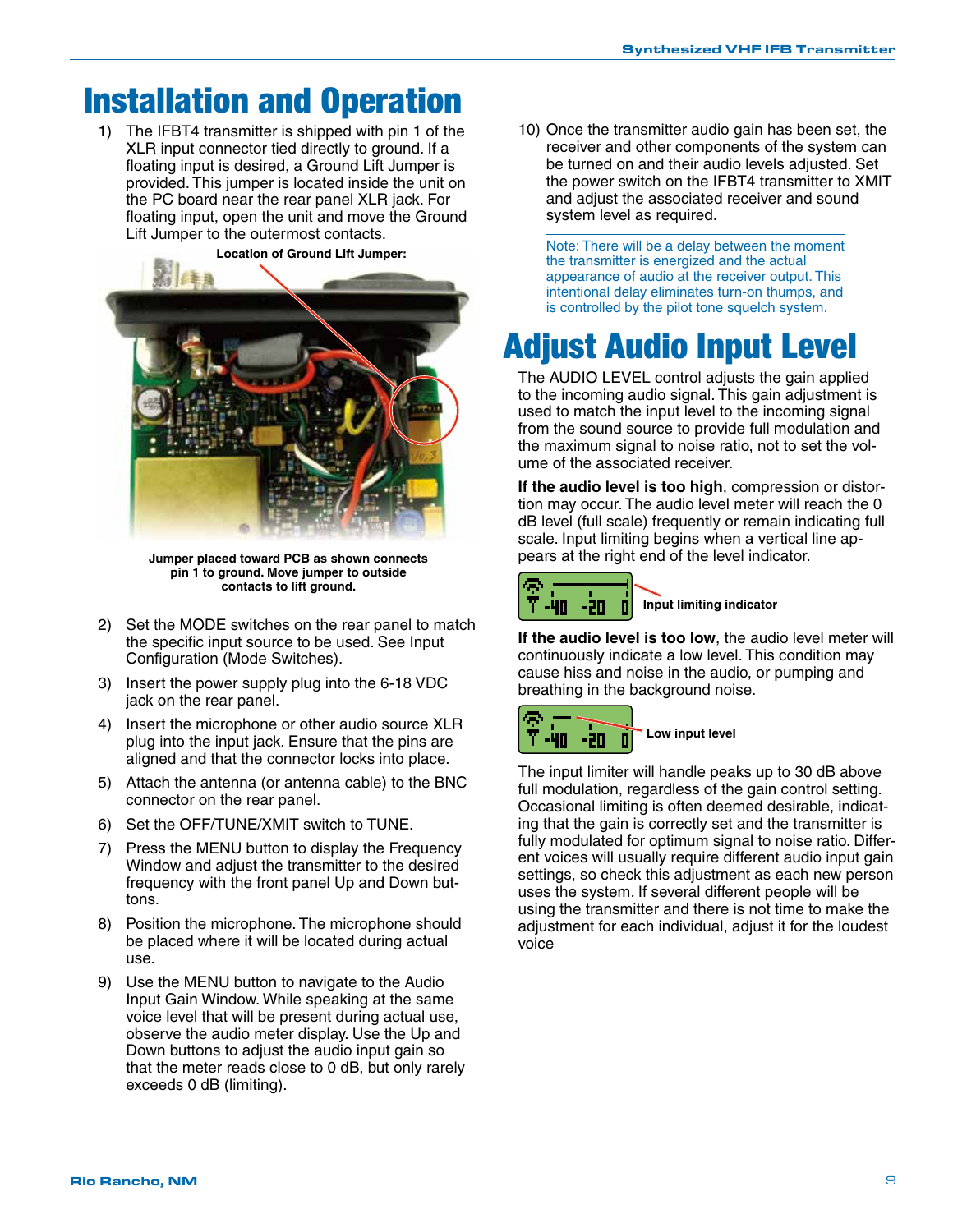## **Accessories**

#### **DCR12/A5U**

AC power supply for IFBT4 transmitters; 100-240 V, 50/60 Hz, 0.3 A input, 12 VDC regulated output; 7-foot cord with LZR threaded locking plug and interchangeable blades/posts for use in Europe, UK, Australia and USA.

#### **A170AC**

VHF straight whip antenna; right angle BNC connector

#### **ARG15**

A 15 foot antenna cable of standard RG-58 coax cable with BNC connectors at each end. Loss of 1 to 2 dB with 0.25" diameter.

#### **ARG25/ARG50/ARG100**

An antenna cable of Belden 9913F low-loss coax cable with BNC connectors at each end. Double shielded, flexible, 50 Ohms, with a foamed polyethylene dielectric. Lower loss (1.6 to 2.3 dB) with somewhat less weight than standard RG-8 with the same 0.400" diameter. Available in 25, 50 and 100 foot lengths.

#### **CCMINI**

A soft sided, padded and zippered carrying case for compact wireless systems.

#### **RMP195**

4 channel rack mount for up to four IFBT4 transmitters. Rocker switch included to work as a master power switch if desired.

#### **21425**

6 ft. long power cord; coaxial to stripped & tinned leads. Coaxial plug: ID-.080"; OD-.218"; Depth- .5". Fits all compact receiver models that use CH12 power supply.

#### **21472**

6 ft. long power cord; coaxial to stripped & tinned leads. Right angle coaxial plug: ID-.075"; OD-.218"; Depth- .375". Fits all compact receiver models that use CH12 power supply.

#### **21586**

DC16A Pigtail power cable, LZR stripped & tinned.

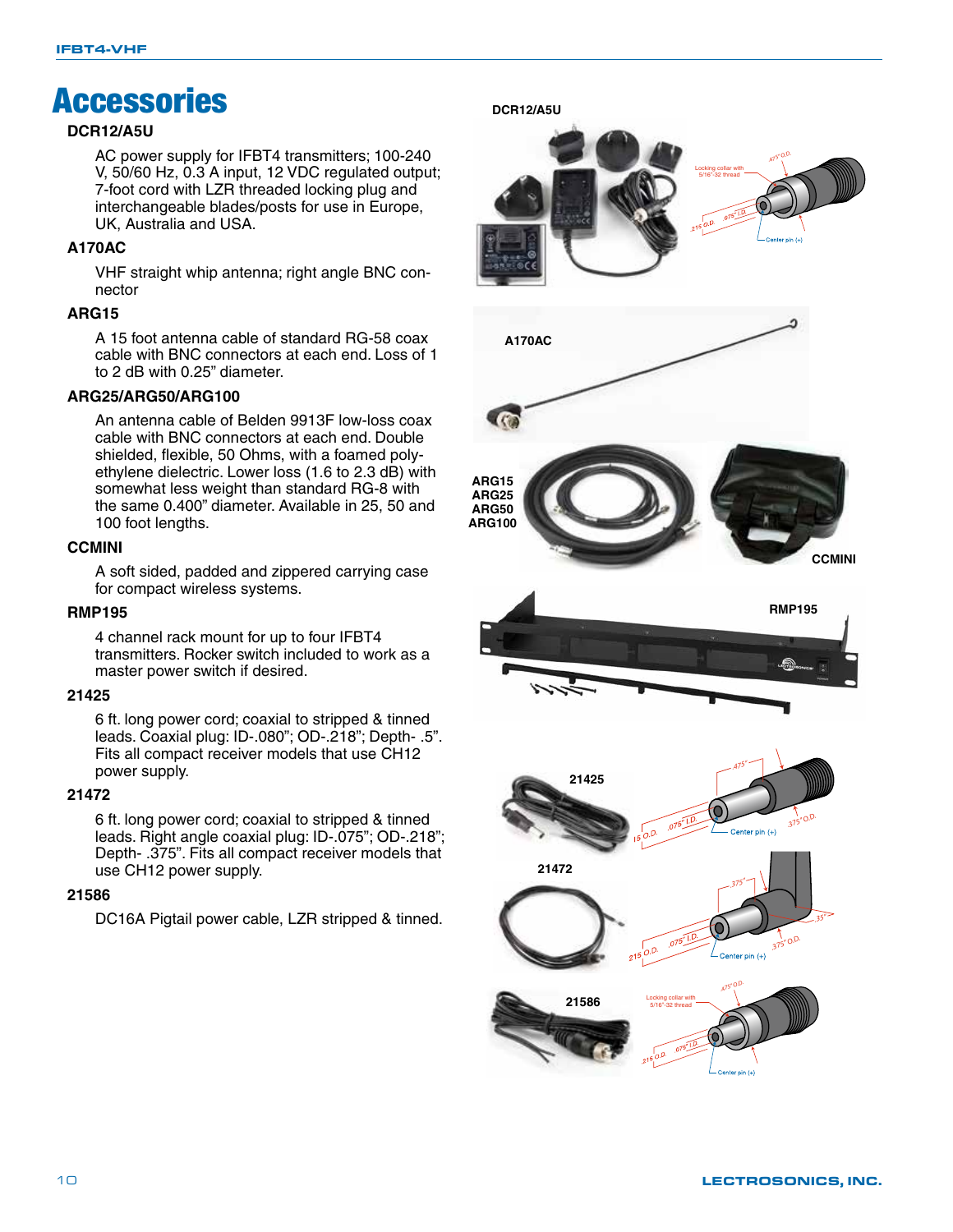## Troubleshooting

NOTE: Always ensure that the COMPAT (compatibility) setting is the same on both transmitter and receiver. A variety of different symptoms will occur if the settings do not match.

| <b>Symptom:</b>                                            | <b>Possible Cause:</b> |                                                                                                                                                                                                |  |  |
|------------------------------------------------------------|------------------------|------------------------------------------------------------------------------------------------------------------------------------------------------------------------------------------------|--|--|
| <b>Display Blank</b>                                       | 1)<br>2)               | External power supply disconnected or inadequate.<br>The External DC power input is protected by an auto-reset<br>polyfuse. Disconnect power and wait about 1 minute for the<br>fuse to reset. |  |  |
| <b>No Transmitter Modulation</b>                           | 1)                     | Audio input gain setting turned all the way down.                                                                                                                                              |  |  |
|                                                            | 2)                     | Sound source off or malfunctioning.                                                                                                                                                            |  |  |
|                                                            | 3)                     | Input cable damaged or mis-wired.                                                                                                                                                              |  |  |
| <b>No Received Signal</b>                                  | 1)                     | Transmitter not turned on.                                                                                                                                                                     |  |  |
|                                                            | 2)                     | Receiver antenna missing or improperly positioned.<br>(The IFBR1/IFBR1a headset cable is the antenna.)                                                                                         |  |  |
|                                                            | 3)                     | Transmitter and receiver not on same frequency.<br>Check on transmitter and receiver.                                                                                                          |  |  |
|                                                            |                        | 4) Operating range is too great.                                                                                                                                                               |  |  |
|                                                            | 5)                     | Transmitter antenna not connected.                                                                                                                                                             |  |  |
|                                                            | 6)                     | Transmitter switch in the TUNE position. Switch to XMIT mode.                                                                                                                                  |  |  |
| No Sound (or Low Sound Level), and Receiver is powered on. |                        |                                                                                                                                                                                                |  |  |
|                                                            |                        | 1) Receiver output level set too low.                                                                                                                                                          |  |  |
|                                                            | (2)                    | Receiver earphone cable is defective or mis-wired.                                                                                                                                             |  |  |
|                                                            | 3)                     | Sound system or transmitter input is turned down.                                                                                                                                              |  |  |
| <b>Distorted Sound</b>                                     | 1)                     | Transmitter gain (audio level) is far too high. Check audio level<br>meter on transmitter as it is being used. (Refer to Installation &<br>Operation section for details on gain adjustment.)  |  |  |
|                                                            |                        | 2) Receiver output may be mismatched with the headset or<br>earphone. Adjust output level on receiver to the correct level for<br>the headset or earphone.                                     |  |  |
|                                                            |                        | 3) Excessive wind noise or breath "pops." Reposition microphone<br>and/or use a larger windscreen.                                                                                             |  |  |
| <b>Hiss, Noise, or Audible Dropouts</b>                    | 1)                     | Transmitter gain (audio level) far too low.                                                                                                                                                    |  |  |
|                                                            |                        | 2) Receiver antenna missing or obstructed.<br>(The IFBR1/IFBR1a headset cable is the antenna.)                                                                                                 |  |  |
|                                                            | 3).                    | Transmitter antenna missing or mismatched.<br>Check that the correct antenna is being used.                                                                                                    |  |  |
|                                                            | 4)                     | Operating range too great.                                                                                                                                                                     |  |  |
|                                                            | 5)                     | Defective remote antenna or cable.                                                                                                                                                             |  |  |
|                                                            |                        |                                                                                                                                                                                                |  |  |

#### **Antenna Icon (in Main Window) or Hex Code (in Frequency Window ) Blinking**

 1) PLL is unlocked. Retune transmitter. Factory service may be required if problem persists.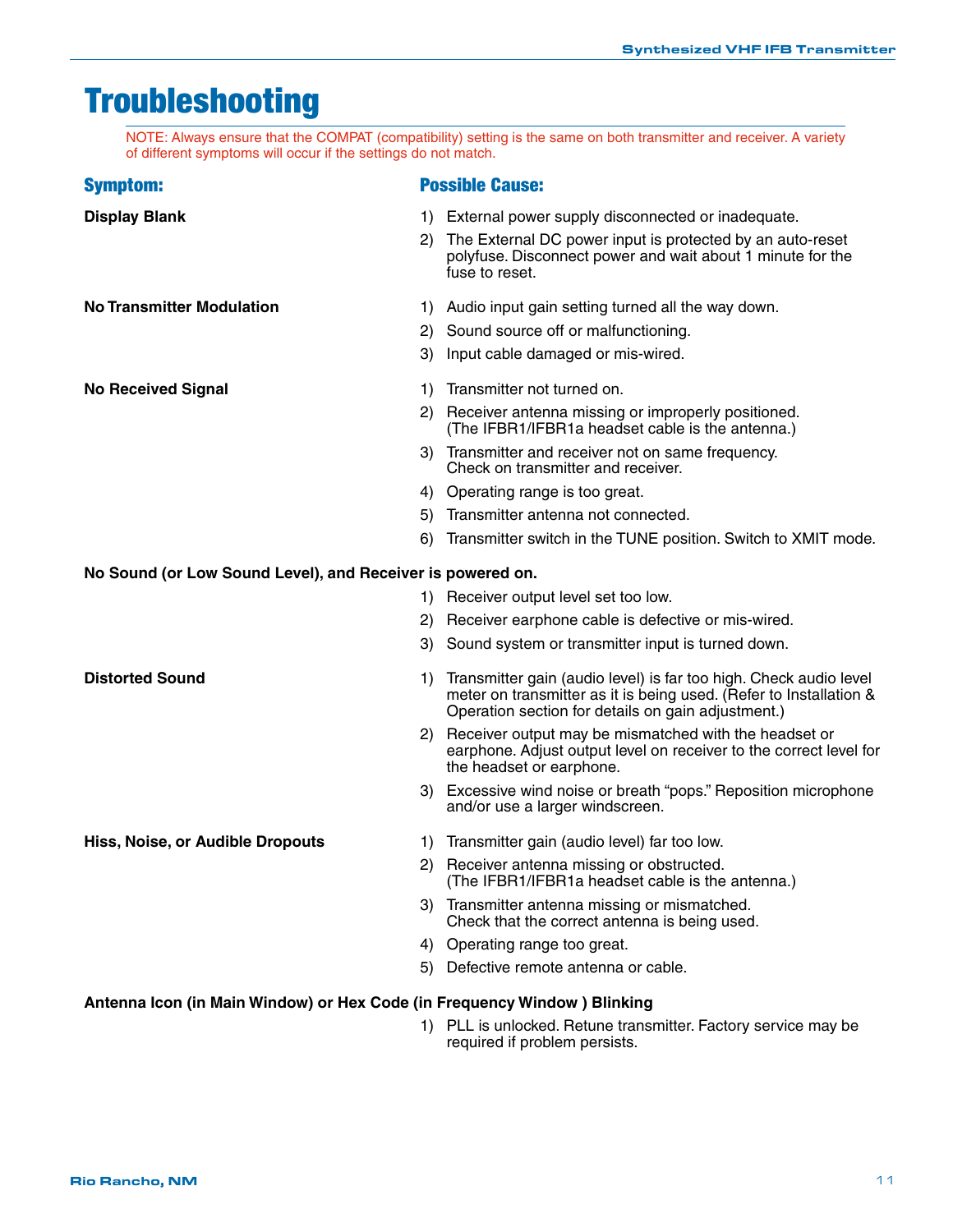## **Specifications**

| 174.100 to 215.750 MHz<br>Operating Frequencies (MHz): |                                                                                                                                     | Input Power:                                     | 12 to 14 VDC typical, 200 ma. max.;                                                                             |
|--------------------------------------------------------|-------------------------------------------------------------------------------------------------------------------------------------|--------------------------------------------------|-----------------------------------------------------------------------------------------------------------------|
| Available Frequencies:                                 | 239                                                                                                                                 |                                                  | Max. Input Range                                                                                                |
| Channel Spacing:                                       | 175 kHz                                                                                                                             |                                                  | 6 to 18 VDC                                                                                                     |
| <b>RF Power Output:</b>                                | 50 mW                                                                                                                               | Power Input Jack:                                | Coax type, locking LZR RL26AE                                                                                   |
| Pilot tone:                                            | 25 to 32 kHz: 3.5 kHz deviation<br>(in Nu Hybrid mode)                                                                              | Indicators:                                      | Backlit Liquid Crystal Display. Displays modulation<br>meter, frequencies, modes, roll-off and audio level      |
| Spurious Radiation:                                    | Compliant with ETSI EN 300 422-1 v1.4.2                                                                                             | Front panel controls:                            | • MENU momentary pushbutton switch<br>• Power OFF-TUNE-XMIT, 3 position slide switch                            |
| Frequency Stability:                                   | $\pm$ .001% (10 ppm) @ 25° C                                                                                                        |                                                  | • Select Up momentary pushbutton switch                                                                         |
| Temperature Stability:                                 | $\pm$ .001% (10 ppm) from -30 $^{\circ}$ C to +50 $^{\circ}$ C                                                                      |                                                  | • Select down momentary pushbutton switch                                                                       |
| <b>Channel Selection:</b>                              | Momentary pushbutton switches, tune Up and Down                                                                                     | Rear panel controls:                             | Input Mode Select, 4 section DIP switch                                                                         |
| <b>Compatibility Modes:</b>                            | IFB and Nu Hybrid                                                                                                                   | Weight:                                          | 9.6 ozs. (272 grams)                                                                                            |
| Audio Frequency Response:                              | • IFB Mode: 100 Hz to 8 kHz, ±1 dB<br>• Nu Hybrid Mode: 30Hz to 20kHz ±1dB response<br>(see Rolloff)                                | Size:                                            | 5.25" L (including connectors) x 3.25" W x 1.25" H<br>133.35 L (including connectors) x 82.55 W x<br>31.75 H mm |
| Rolloff:                                               | Low frequency audio rolloff is menu selectable for<br>3 dB down at 35 Hz or 50 Hz.                                                  | Emission designator:                             | 54K5F3E                                                                                                         |
| Output Impedance:                                      | 50 ohms                                                                                                                             | Specifications subject to change without notice. |                                                                                                                 |
| Audio Input Levels:                                    | • 0 dBu for Line. RTS1 & RTS2<br>• -10 dBu for Clear Com<br>• -42 dBu for mic dry inputs (no phantom power)<br>$\cdot$ +/-50Vdc max |                                                  |                                                                                                                 |
| Audio Input Config:                                    | Balanced and Unbalanced, rear panel selectable for<br>Line, Mic. RTS 1, RTS 2, and Clear Comm                                       |                                                  |                                                                                                                 |
| Audio Input Impedance:                                 | Greater than 2 K balanced, greater<br>than 1 K unbalanced at any gain setting                                                       |                                                  |                                                                                                                 |
| Gain Control Range:                                    | $-18$ dB to $+24$ dB (0 dB nominal center),<br>Menu selectable                                                                      |                                                  |                                                                                                                 |
| RF Output Impedance:                                   | 50 ohms                                                                                                                             |                                                  |                                                                                                                 |
| Audio Input Jack:                                      | Standard XLR female connector                                                                                                       |                                                  |                                                                                                                 |
|                                                        |                                                                                                                                     |                                                  |                                                                                                                 |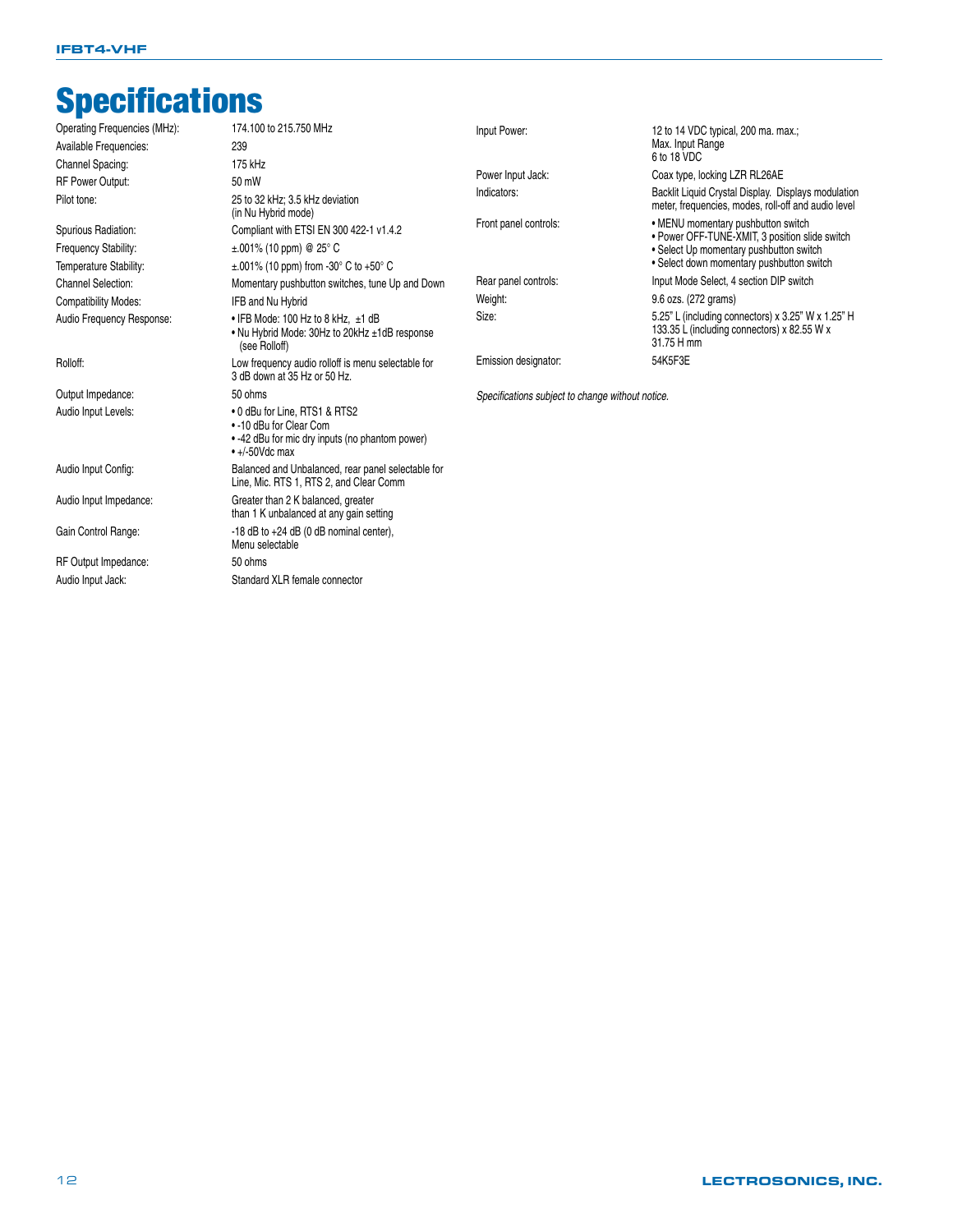## Service and Repair

If your system malfunctions, you should attempt to correct or isolate the trouble before concluding that the equipment needs repair. Make sure you have followed the setup procedure and operating instructions. Check the interconnecting cables and then go through the **Troubleshooting** section in this manual.

We strongly recommend that you **do not** try to repair the equipment yourself and **do not** have the local repair shop attempt anything other than the simplest repair. If the repair is more complicated than a broken wire or loose connection, send the unit to the factory for repair and service. Don't attempt to adjust any controls inside the units. Once set at the factory, the various controls and trimmers do not drift with age or vibration and never require readjustment. **There are no adjustments inside that will make a malfunctioning unit start working**.

LECTROSONICS' Service Department is equipped and staffed to quickly repair your equipment. In warranty repairs are made at no charge in accordance with the terms of the warranty. Out-of-warranty repairs are charged at a modest flat rate plus parts and shipping. Since it takes almost as much time and effort to determine what is wrong as it does to make the repair, there is a charge for an exact quotation. We will be happy to quote approximate charges by phone for out-of-warranty repairs.

### Returning Units for Repair

For timely service, please follow the steps below:

- **A.** DO NOT return equipment to the factory for repair without first contacting us by email or by phone. We need to know the nature of the problem, the model number and the serial number of the equipment. We also need a phone number where you can be reached 8 A.M. to 4 P.M. (U.S. Mountain Standard Time).
- **B.** After receiving your request, we will issue you a return authorization number (R.A.). This number will help speed your repair through our receiving and repair departments. The return authorization number must be clearly shown on the **outside** of the shipping container.
- **C.** Pack the equipment carefully and ship to us, shipping costs prepaid. If necessary, we can provide you with the proper packing materials. UPS is usually the best way to ship the units. Heavy units should be "double-boxed" for safe transport.
- **D.** We also strongly recommend that you insure the equipment, since we cannot be responsible for loss of or damage to equipment that you ship. Of course, we insure the equipment when we ship it back to you.

#### **Lectrosonics USA:**

USA USA

**Mailing address: Shipping address: Telephone:** Lectrosonics, Inc. Lectrosonics, Inc. (505) 892-4501 PO Box 15900 561 Laser Rd NE, Suite 102 (800) 821-1121 Toll-free Rio Rancho, NM 87174 Rio Rancho, NM 87124 (505) 892-6243 Fax

**Web: E-mail:**

www.lectrosonics.com sales@lectrosonics.com

#### **Lectrosonics Canada:**

| <b>Mailing Address:</b>  | Telephone:               | E-mail:                           |
|--------------------------|--------------------------|-----------------------------------|
| 49 Spadina Avenue,       | (416) 596-2202           | colinb@lectrosonics.com<br>Sales: |
| Suite 303A               | (877) 753-2876 Toll-free | Service: joeb@lectrosonics.com    |
| Toronto. Ontario M5V 2J1 | (877-7LECTRO)            |                                   |
|                          | $(416)$ 596-6648 Fax     |                                   |